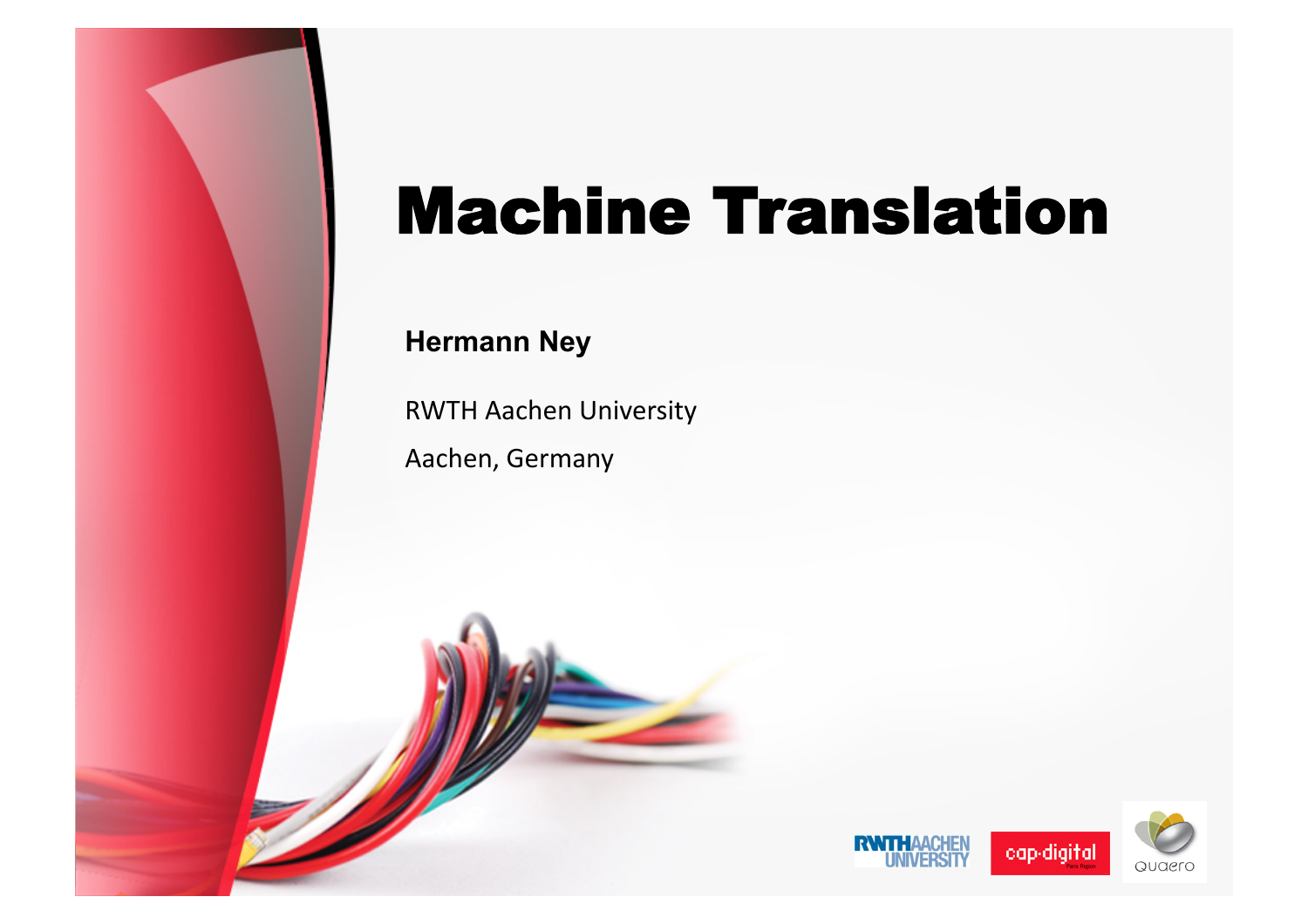**Teams in Machine Translation**



**task definition: source language** *→* **target language**

- *•* **input: text (written language)**
- *•* **input: speech (spoken language)**

**MT partners:**

- *•* **LIMSI: CNRS, Paris**
- *•* **KIT: Karlsruhe Institute of Technology, Germany**
- *•* **RWTH: RWTH Aachen University, Germany**
- *•* **Systran Paris**

**principle approach:**

- *•* **statistical approach: requires performance measure**
	- **TER: edit operations + block moves**
	- **BLEU: n-gram accuracy with brevity penalty**
- *•* **periodic evaluations: measure progress**

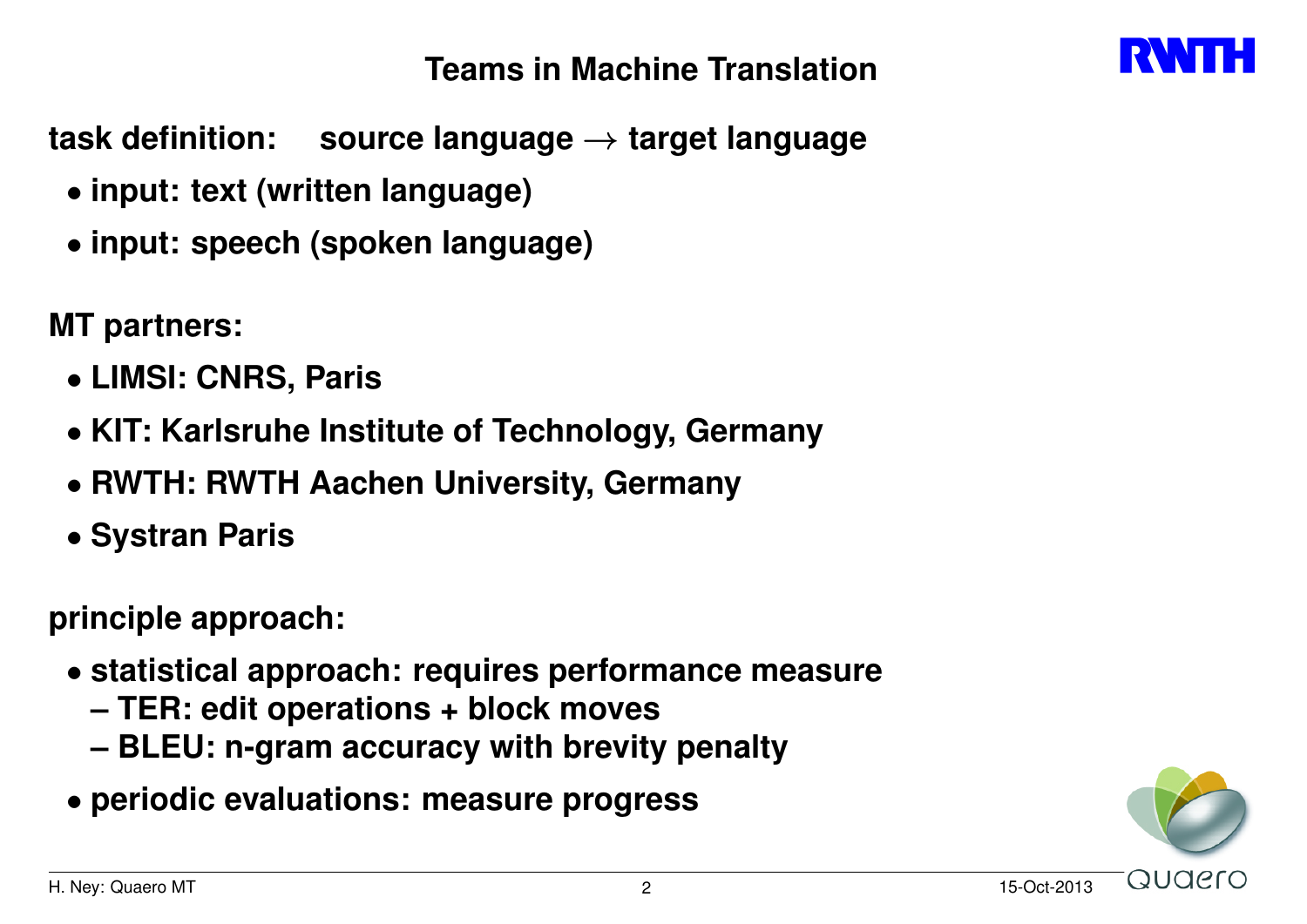

**similar problem: speech recognition**

**machine translation: we need decisions along various dimensions:**

- *•* **select the right target word**
- *•* **select the position for the target word**
- *•* **make sure the resulting target sentence is well formed**

**advantages of statistical approach:**

- *•* **translation models can be learnt from bilingual examples**
- *•* **interdependence of decisions is handled automatically**

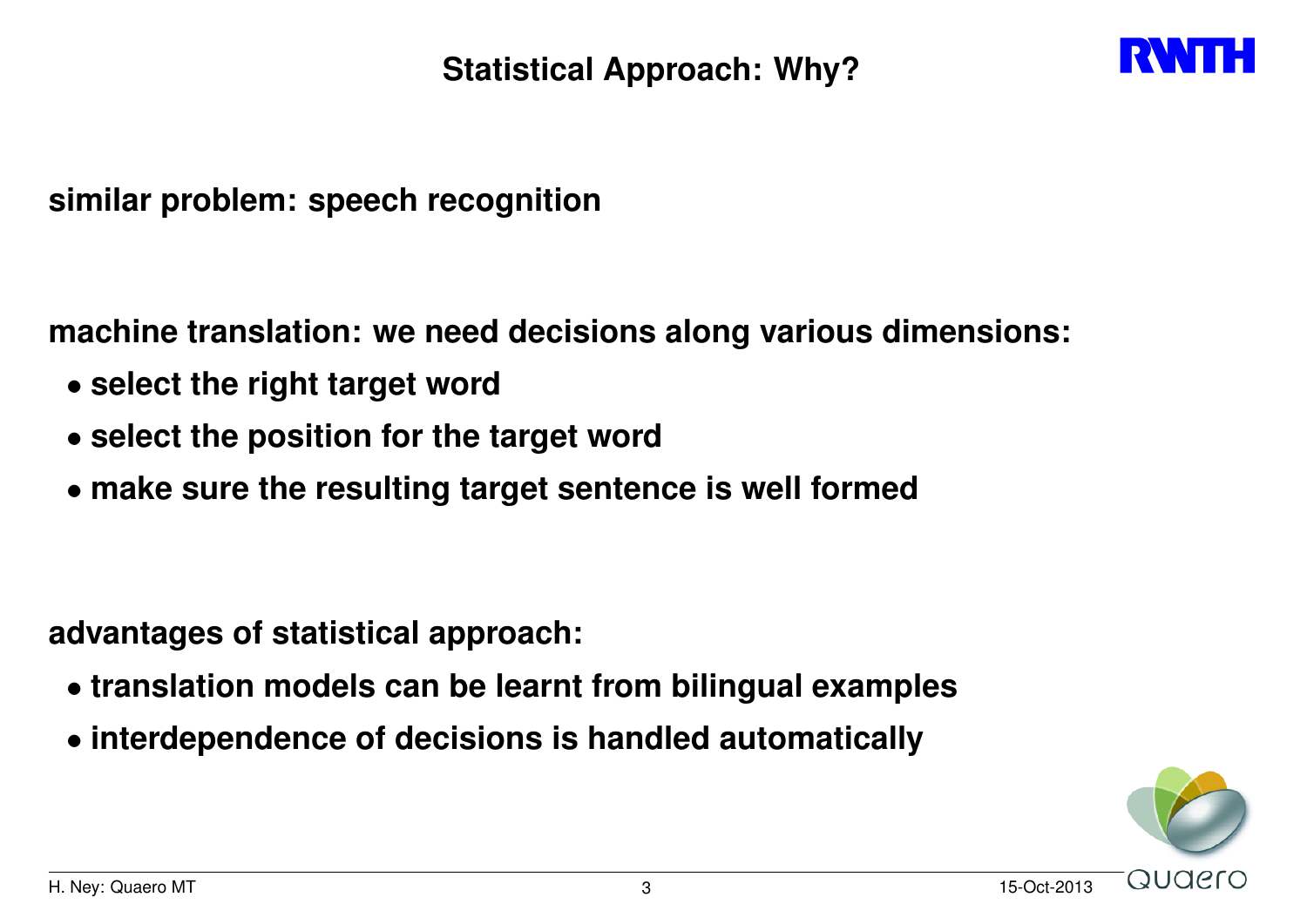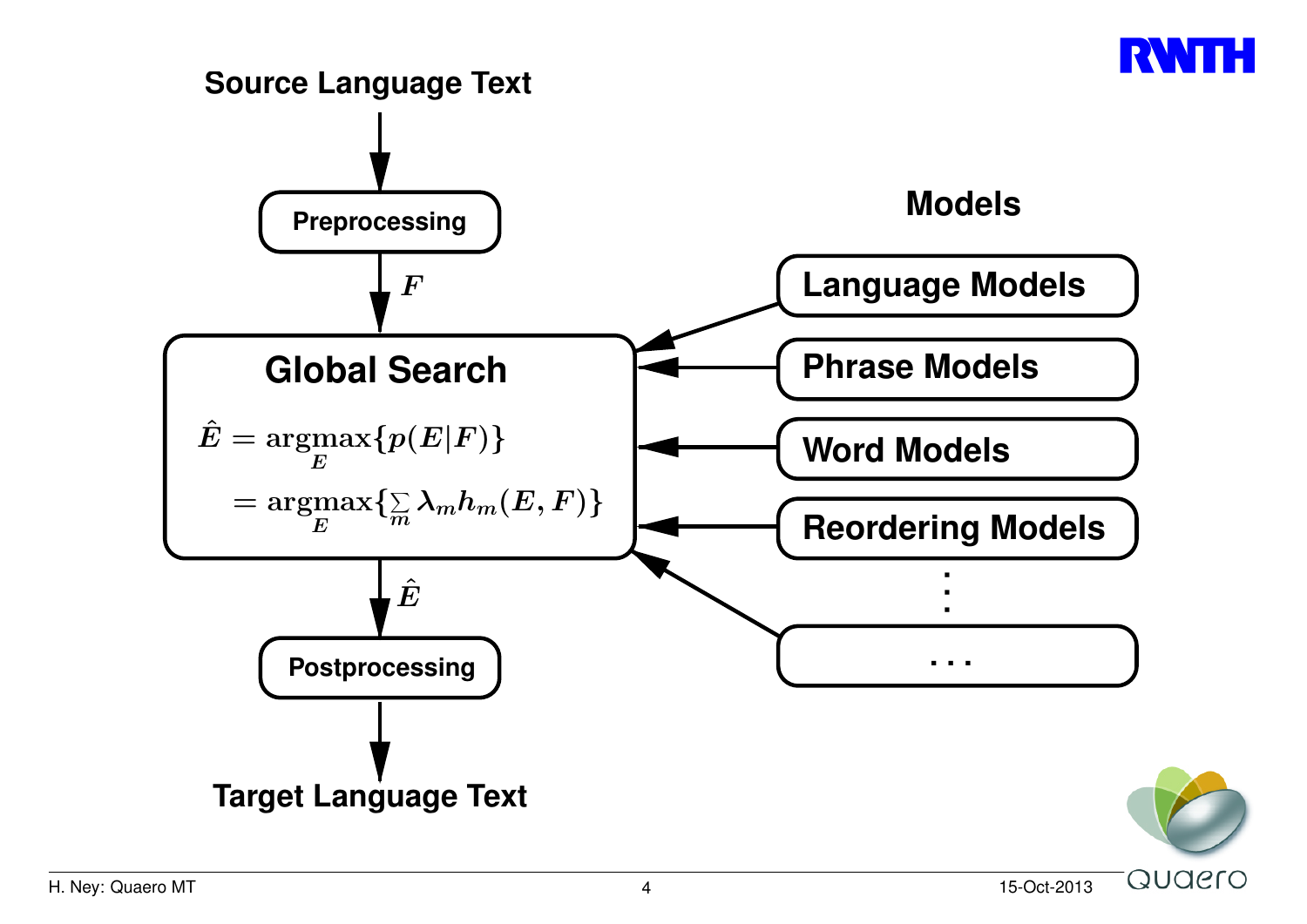## **From Words to Phrases**



|                  | $\Box$ | $\Box$ | $\Box$ |        | $\Box$ | $\Box$ | $\Box$ | $\Box$           | $\Box$ | $\Box$ | $\Box$ | $\Box$ |
|------------------|--------|--------|--------|--------|--------|--------|--------|------------------|--------|--------|--------|--------|
|                  | $\Box$ | $\Box$ | ٠      | $\Box$ | ■      | $\Box$ | $\Box$ | $\Box$           | $\Box$ | $\Box$ | $\Box$ | $\Box$ |
|                  | $\Box$ | $\Box$ | $\Box$ | $\Box$ | $\Box$ | $\Box$ | $\Box$ | $\Box$           | $\Box$ | $\Box$ | $\Box$ | ■      |
|                  | $\Box$ | $\Box$ | $\Box$ | $\Box$ | $\Box$ | $\Box$ | $\Box$ | $\Box$           | $\Box$ |        |        | $\Box$ |
|                  | $\Box$ | ■      | $\Box$ | $\Box$ | $\Box$ | $\Box$ | $\Box$ | $\Box$           | $\Box$ | $\Box$ | $\Box$ | $\Box$ |
|                  | $\Box$ | ■      | $\Box$ | $\Box$ | $\Box$ | $\Box$ | $\Box$ | $\Box$           | $\Box$ | $\Box$ | $\Box$ | $\Box$ |
| target positions | ٠      | $\Box$ | $\Box$ | $\Box$ | $\Box$ | $\Box$ | $\Box$ | $\Box$           | $\Box$ | $\Box$ | $\Box$ | $\Box$ |
|                  | $\Box$ | $\Box$ | $\Box$ | $\Box$ | $\Box$ | $\Box$ | $\Box$ | ■                | $\Box$ | $\Box$ | $\Box$ | $\Box$ |
|                  | $\Box$ | $\Box$ | $\Box$ | $\Box$ | $\Box$ | $\Box$ | ■      | $\Box$           | $\Box$ | $\Box$ | $\Box$ | $\Box$ |
|                  | $\Box$ | $\Box$ | $\Box$ | $\Box$ | $\Box$ | $\Box$ | $\Box$ | $\Box$           | ▁      | $\Box$ | $\Box$ | $\Box$ |
|                  | $\Box$ | $\Box$ | $\Box$ | $\Box$ | $\Box$ | П      | $\Box$ | $\Box$           | $\Box$ | $\Box$ | $\Box$ | $\Box$ |
|                  |        |        |        |        |        |        |        |                  |        |        |        |        |
|                  |        |        |        |        |        |        |        | source positions |        |        |        |        |
|                  |        |        |        |        |        |        |        |                  |        |        |        |        |

## **bilingual phrases:**

- *•* **training**
- *•* **search/decoding**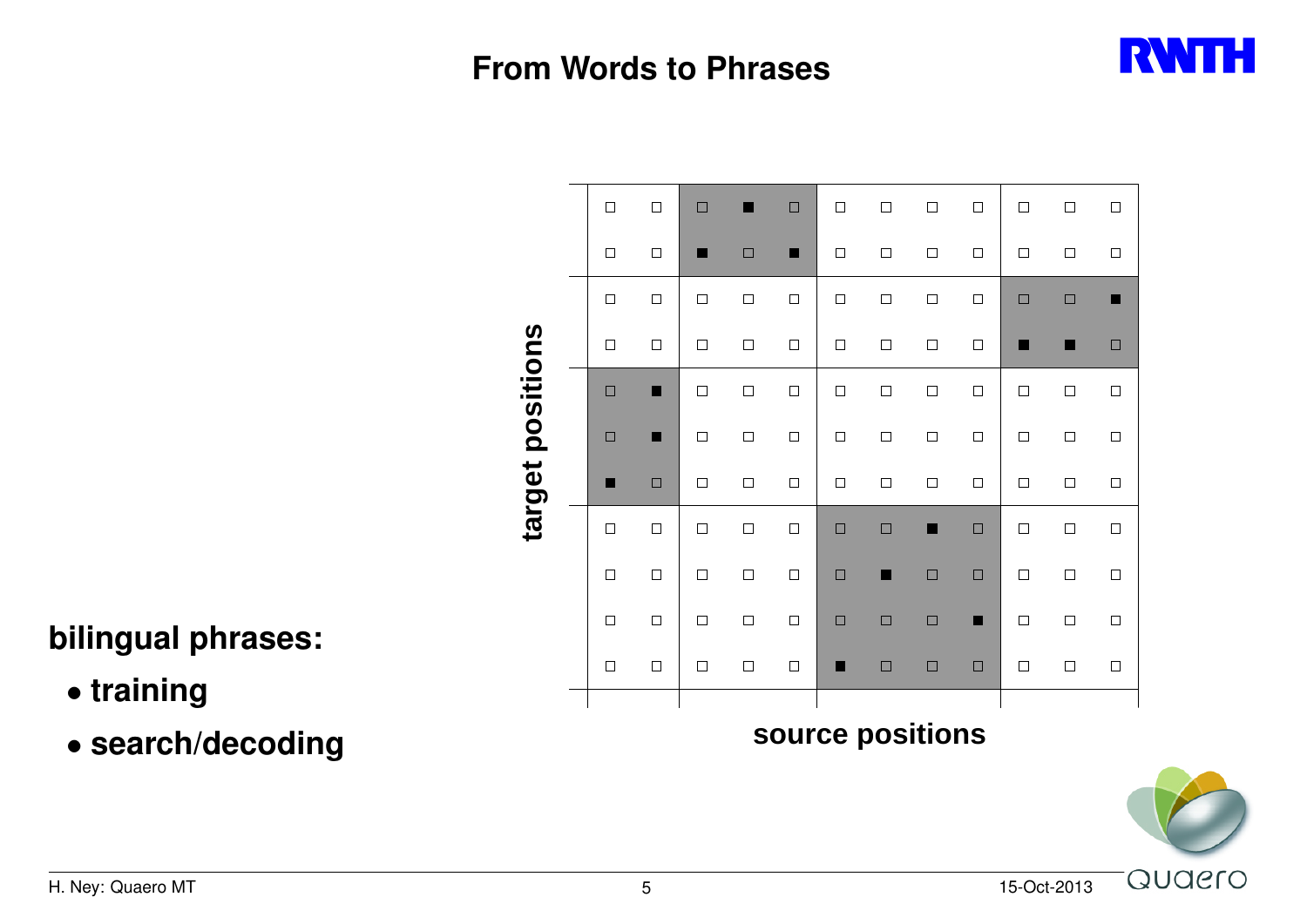

- *•* **translation models:**
	- **hierarchical phrases**
	- **syntax-based models**
	- **re-ordering models**
	- **discriminative training**
	- **extended lexicon models**
- *•* **neural networks for translation models and language models**
- *•* **domain adaptation**
- *•* **efficiency issues in decoding/search**

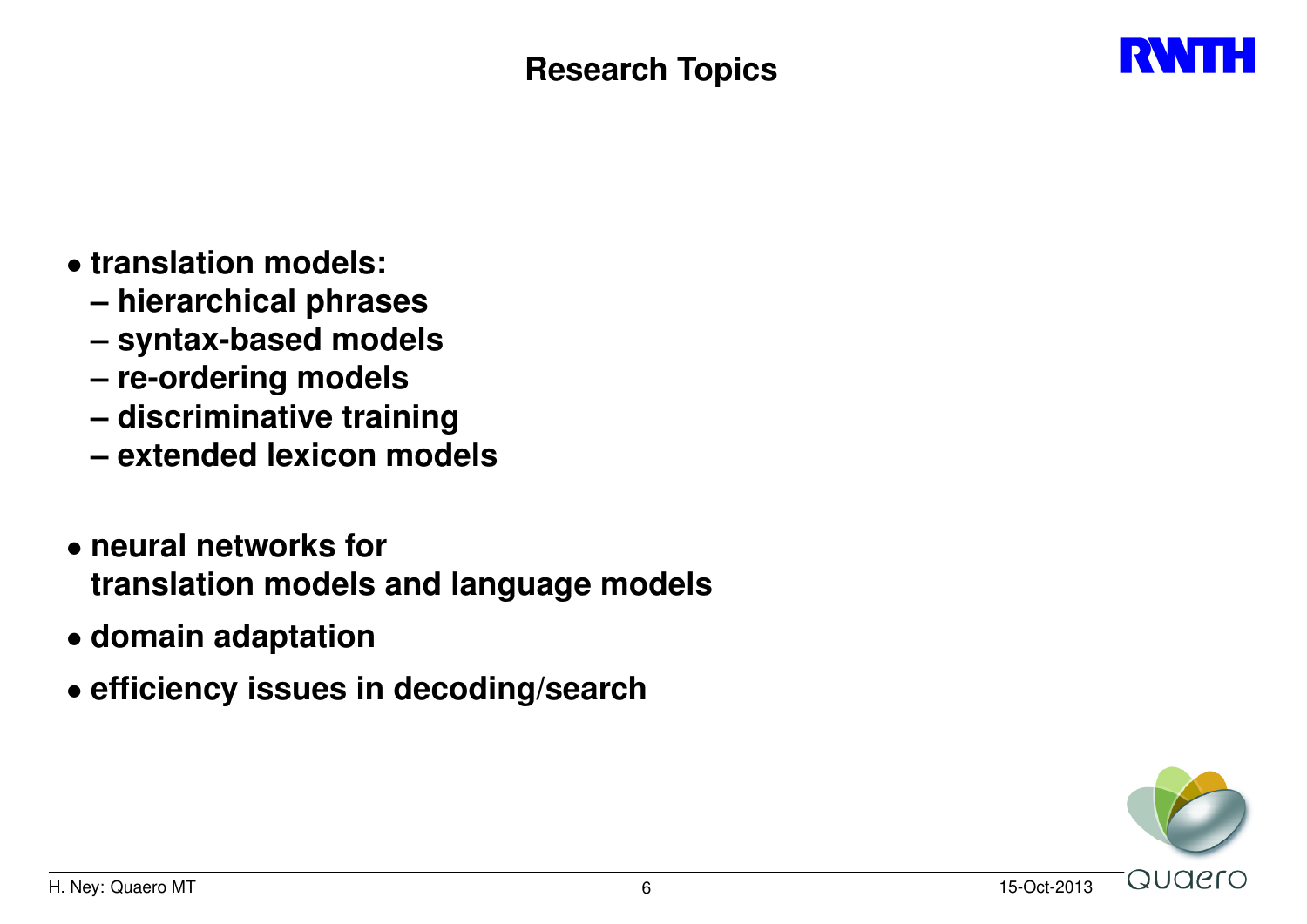**WMT (workshop on MT):**

**– most important evaluation for European languages**

**– domain: (text) news**

|              |    | $Fr \rightarrow En$               |    | $En \rightarrow Fr$ |
|--------------|----|-----------------------------------|----|---------------------|
|              |    | position BLEU[%] position BLEU[%] |    |                     |
| <b>KIT</b>   | 3. | 31.2                              | 3. | 29.6                |
| <b>LIMSI</b> |    | 31.5                              | 1. | 29.9                |
| <b>RWTH</b>  | 6. | 29.6                              | 2. | 29.6                |

|                           |    | $Ge \rightarrow En$               | $En \rightarrow Ge$ |                |  |  |  |
|---------------------------|----|-----------------------------------|---------------------|----------------|--|--|--|
|                           |    | position BLEU[%] position BLEU[%] |                     |                |  |  |  |
| <b>QUAERO</b> joint subm. |    | 25.7                              | <b>The Co</b>       | $\blacksquare$ |  |  |  |
| <b>KIT</b>                | 3. | 24.5                              |                     | 17.3           |  |  |  |
| <b>LIMSI</b>              | 5. | 23.9                              | 2.                  | 17.0           |  |  |  |
| <b>RWTH</b>               | 2. | 24.7                              | 4.                  | 16.8           |  |  |  |



Quaero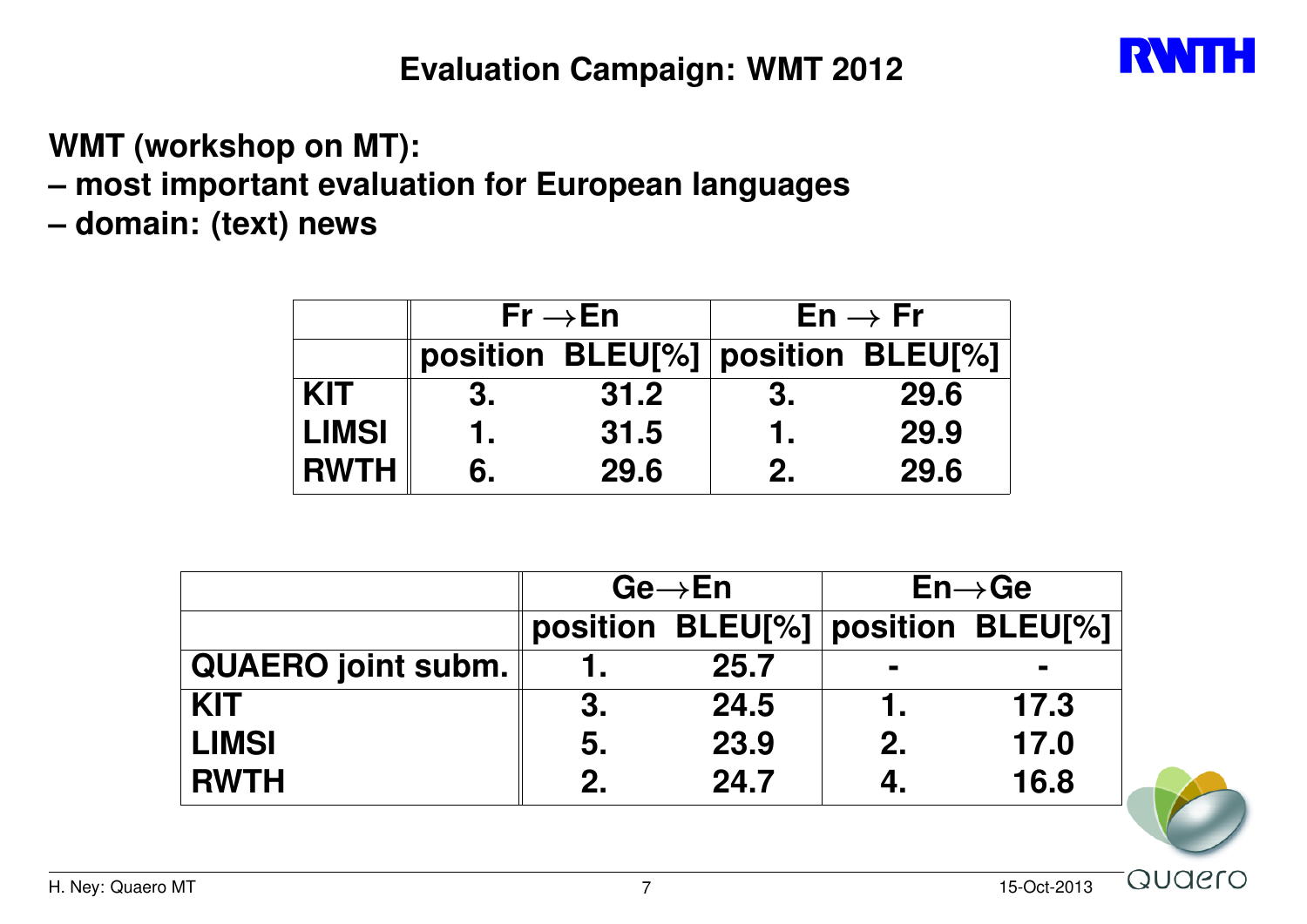## **Evaluation Campaign: WMT 2013**



|              |    | $Fr\rightarrow En$                | $En \rightarrow Fr$ |      |  |  |  |
|--------------|----|-----------------------------------|---------------------|------|--|--|--|
|              |    | position BLEU[%] position BLEU[%] |                     |      |  |  |  |
| <b>KIT</b>   | 3. | 32.3                              | -3.                 | 30.6 |  |  |  |
| <b>LIMSI</b> | 2. | 32.5                              | 2.                  | 30.8 |  |  |  |
| <b>RWTH</b>  | 5. | 30.8                              |                     | 30.4 |  |  |  |

|                     |    | $Ge \rightarrow En$               | $En \rightarrow Ge$ |                |  |  |  |
|---------------------|----|-----------------------------------|---------------------|----------------|--|--|--|
|                     |    | Position BLEU[%] Position BLEU[%] |                     |                |  |  |  |
| QUAERO: joint subm. |    | 29.9                              | <b>CONTRACT</b>     | $\blacksquare$ |  |  |  |
| <b>KIT</b>          | 4. | 28.0                              | 2.                  | 20.7           |  |  |  |
| <b>LIMSI</b>        | 7. | 26.4                              | 5.                  | 19.6           |  |  |  |
| <b>RWTH</b>         | 2. | 28.4                              | 9.                  | 18.2           |  |  |  |

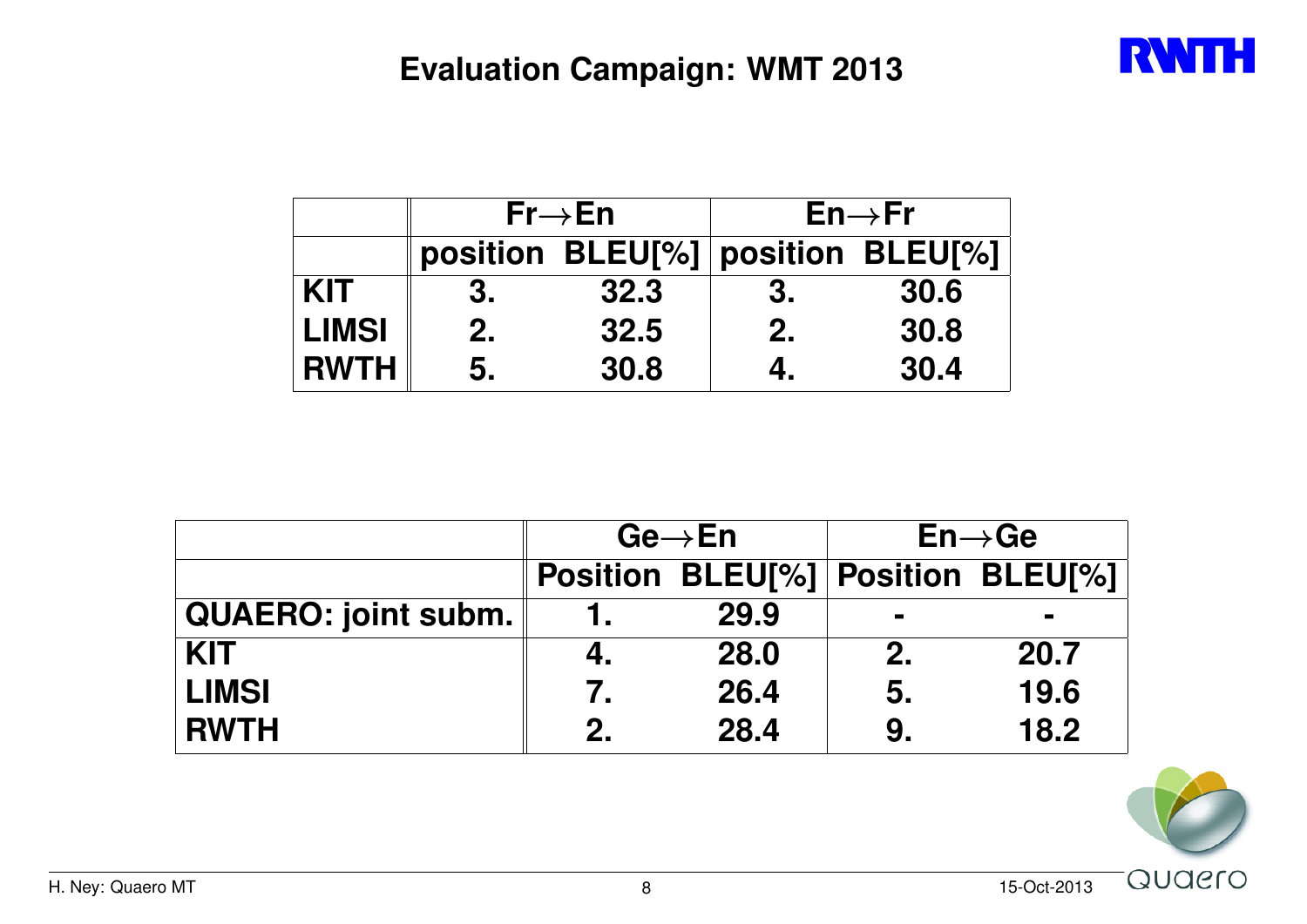

## **Euromatrix: BLEU[%] for 22 EU Languages**

|                        | bg   | <b>CS</b>              | da   | <b>de</b> | el   | en   | es   | et   | fi   | fr   | hu   | it.  | It.  | <u>Iv</u> | mt   | nl   | pl   | pt   | ro   | sk   | sl   | <b>SV</b> |
|------------------------|------|------------------------|------|-----------|------|------|------|------|------|------|------|------|------|-----------|------|------|------|------|------|------|------|-----------|
| bq                     | bg   | 46.0                   | 41.9 | 41.2      | 39.9 | 56.8 | 46.9 | 34.0 | 33.9 | 48.2 | 34.9 | 45.6 | 33.3 | 36.9      | 32.2 | 43.9 | 42.8 | 46.2 | 43.2 | 37.9 | 43.2 | 42.4      |
| $\mathbf{c}\mathbf{s}$ | 39.9 | $\mathbf{c}\mathbf{s}$ | 42.9 | 43.3      | 40.1 | 57.5 | 48.3 | 35.5 | 35.0 | 49.7 | 35.3 | 47.8 | 34.4 | 37.5      | 31.9 | 45.0 | 42.8 | 47.5 | 43.5 | 39.3 | 43.9 | 44.2      |
| da                     | 38.2 | 46.3                   | da   | 45.0      | 39.7 | 56.3 | 48.3 | 35.9 | 36.2 | 49.9 | 35.3 | 48.0 | 34.1 | 37.7      | 30.9 | 47.4 | 41.9 | 47.8 | 41.5 | 36.8 | 42.1 | 46.6      |
| de                     | 31.2 | 44.7                   | 43.4 | de        | 38.7 | 54.5 | 46.6 | 34.6 | 35.2 | 48.5 | 34.9 | 45.9 | 33.5 | 36.3      | 30.0 | 46.1 | 40.6 | 45.6 | 40.0 | 35.4 | 41.2 | 43.1      |
| el                     | 39.1 | 45.2                   | 42.3 | 41.8      | el   | 54.0 | 49.4 | 32.8 | 33.3 | 50.4 | 33.4 | 48.8 | 31.9 | 35.4      | 30.8 | 44.5 | 41.0 | 49.1 | 42.1 | 35.8 | 40.7 | 42.5      |
| en                     | 46.7 | 53.3                   | 50.0 | 47.5      | 45.2 | en   | 55.5 | 40.5 | 39.4 | 51.4 | 40.6 | 54.8 | 38.9 | 43.1      | 43.5 | 51.9 | 50.5 | 54.9 | 49.4 | 45.1 | 51.2 | 52.1      |
| es                     | 40.1 | 47.7                   | 45.1 | 44.5      | 43.1 | 59.5 | es   | 35.2 | 35.5 | 54.9 | 35.2 | 52.2 | 33.8 | 37.1      | 32.5 | 47.2 | 42.5 | 53.6 | 44.1 | 37.9 | 43.3 | 45.2      |
| et                     | 35.0 | 40.3                   | 37.7 | 39.6      | 33.2 | 51.8 | 41.3 | et   | 33.7 | 43.5 | 32.6 | 40.3 | 33.8 | 36.7      | 27.2 | 39.5 | 38.6 | 40.4 | 36.5 | 32.2 | 39.0 | 37.8      |
| fi                     | 31.9 | 38.4                   | 37.1 | 37.1      | 31.9 | 46.3 | 39.9 | 35.8 | fi   | 40.3 | 34.7 | 38.6 | 32.6 | 34.4      | 25.4 | 38.8 | 34.7 | 39.0 | 34.8 | 30.4 | 35.0 | 37.1      |
| fr                     | 31.4 | 42.5                   | 41.2 | 41.1      | 39.8 | 55.7 | 49.1 | 31.8 | 31.7 | fr   | 30.7 | 48.7 | 31.6 | 34.4      | 28.2 | 43.1 | 39.3 | 48.6 | 40.6 | 32.9 | 39.3 | 39.9      |
| hu                     | 34.7 | 40.2                   | 37.2 | 37.2      | 33.3 | 50.1 | 40.7 | 33.8 | 34.1 | 40.5 | hu   | 39.2 | 32.0 | 35.0      | 27.4 | 39.7 | 37.1 | 39.5 | 36.6 | 32.6 | 37.1 | 36.9      |
| it                     | 40.5 | 48.3                   | 45.3 | 45.2      | 43.7 | 59.9 | 53.0 | 35.9 | 36.1 | 55.5 | 35.2 | it   | 34.4 | 37.8      | 32.8 | 47.6 | 43.2 | 52.6 | 44.8 | 37.9 | 43.6 | 45.2      |
| It                     | 33.9 | 39.7                   | 35.4 | 36.9      | 32.0 | 50.5 | 40.2 | 34.7 | 31.2 | 42.0 | 31.9 | 39.2 | It   | 38.5      | 26.8 | 37.6 | 36.8 | 39.4 | 35.8 | 30.7 | 37.6 | 36.2      |
| lv                     | 35.3 | 40.9                   | 36.1 | 37.7      | 32.9 | 52.0 | 41.3 | 34.9 | 30.9 | 43.2 | 32.0 | 40.3 | 37.7 | Iv        | 27.0 | 38.5 | 38.0 | 40.3 | 37.1 | 31.6 | 39.0 | 37.3      |
| mt                     | 42.5 | 48.2                   | 43.4 | 42.6      | 37.5 | 69.8 | 50.1 | 35.7 | 35.4 | 51.2 | 36.5 | 48.9 | 35.0 | 39.2      | mt   | 45.6 | 45.4 | 49.2 | 45.4 | 40.8 | 46.2 | 45.2      |
| nl                     | 39.4 | 47.1                   | 45.6 | 45.7      | 37.4 | 57.4 | 49.8 | 35.5 | 36.1 | 51.1 | 36.2 | 49.2 | 34.1 | 37.4      | 31.9 | nl   | 42.5 | 48.9 | 42.1 | 37.5 | 42.8 | 45.1      |
| pl                     | 40.2 | 46.1                   | 41.4 | 43.2      | 38.1 | 60.2 | 46.2 | 36.7 | 33.4 | 49.5 | 34.7 | 45.4 | 35.4 | 38.7      | 32.2 | 43.5 | pl   | 45.5 | 41.9 | 37.9 | 44.9 | 42.7      |
| pt                     | 40.1 | 47.5                   | 45.0 | 44.4      | 43.4 | 59.8 | 54.2 | 35.5 | 35.4 | 55.7 | 34.6 | 52.5 | 33.9 | 37.2      | 32.4 | 47.1 | 42.5 | pt   | 44.2 | 37.7 | 43.1 | 45.3      |
| ro                     | 41.0 | 47.5                   | 42.8 | 42.3      | 41.2 | 59.9 | 49.8 | 34.4 | 34.3 | 52.6 | 34.9 | 49.1 | 33.3 | 36.9      | 33.0 | 45.0 | 42.6 | 49.2 | ro   | 37.5 | 43.3 | 44.0      |
| sk                     | 40.8 | 49.9                   | 42.8 | 41.8      | 39.2 | 59.4 | 47.2 | 35.0 | 34.6 | 47.9 | 35.9 | 45.9 | 34.4 | 38.1      | 33.2 | 44.6 | 44.1 | 46.4 | 42.6 | sk   | 45.4 | 43.6      |
| sl                     | 41.2 | 47.4                   | 42.1 | 43.8      | 38.5 | 60.6 | 46.9 | 37.0 | 33.7 | 49.2 | 35.0 | 45.8 | 35.9 | 39.6      | 32.9 | 44.4 | 45.1 | 46.0 | 42.1 | 39.0 | sl   | 43.1      |
| <b>SV</b>              | 37.6 | 45.9                   | 44.8 | 43.4      | 39.4 | 58.0 | 47.4 | 35.0 | 35.6 | 48.5 | 34.8 | 46.5 | 33.4 | 36.6      | 31.5 | 45.3 | 41.5 | 46.8 | 41.2 | 36.6 | 42.5 | <b>SV</b> |

## **(blue: direct systems; test on JRC-EU Acquis Communautaire)**

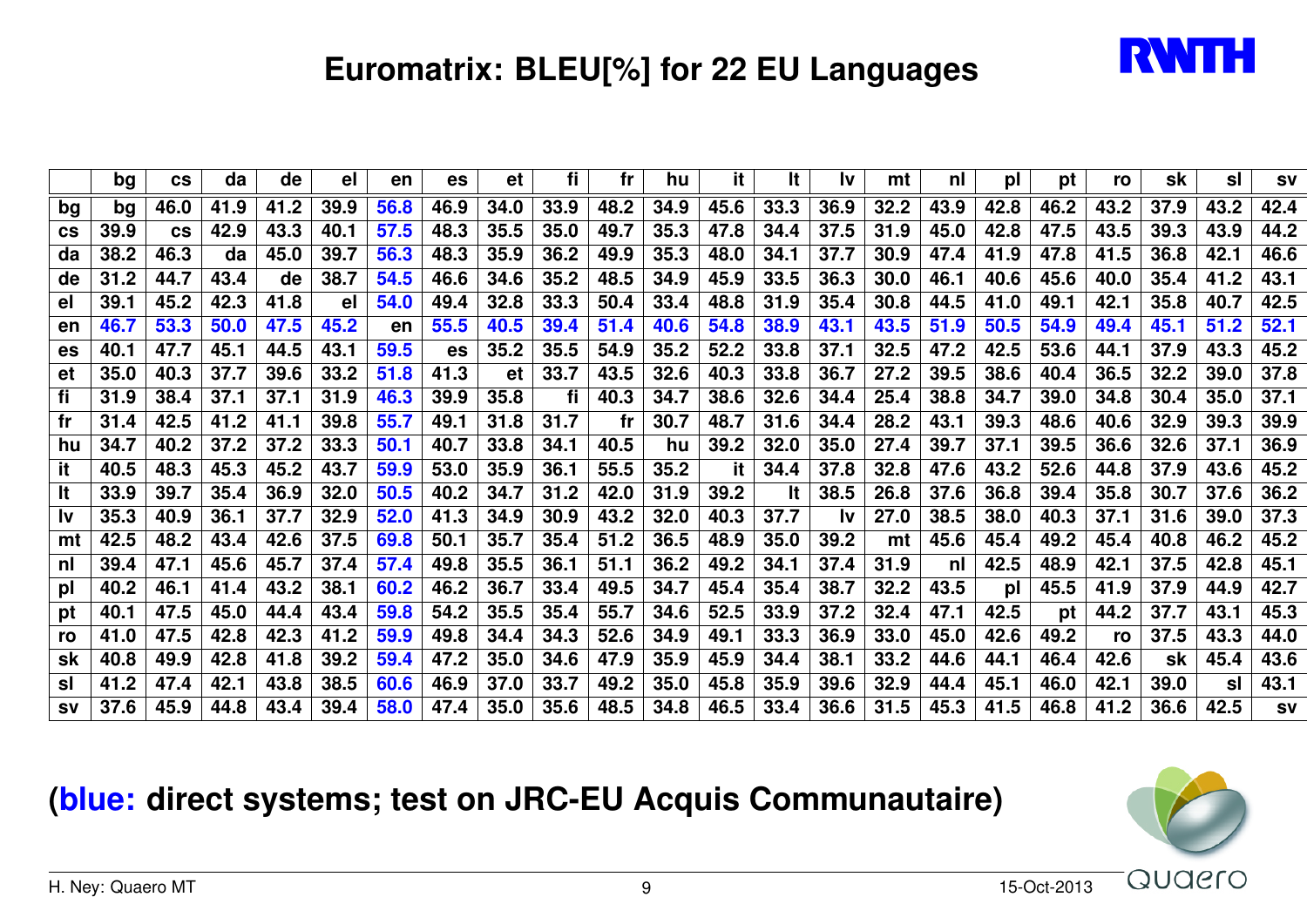### **Progress over Time Performance (BLEU) for winning systems in evaluations**

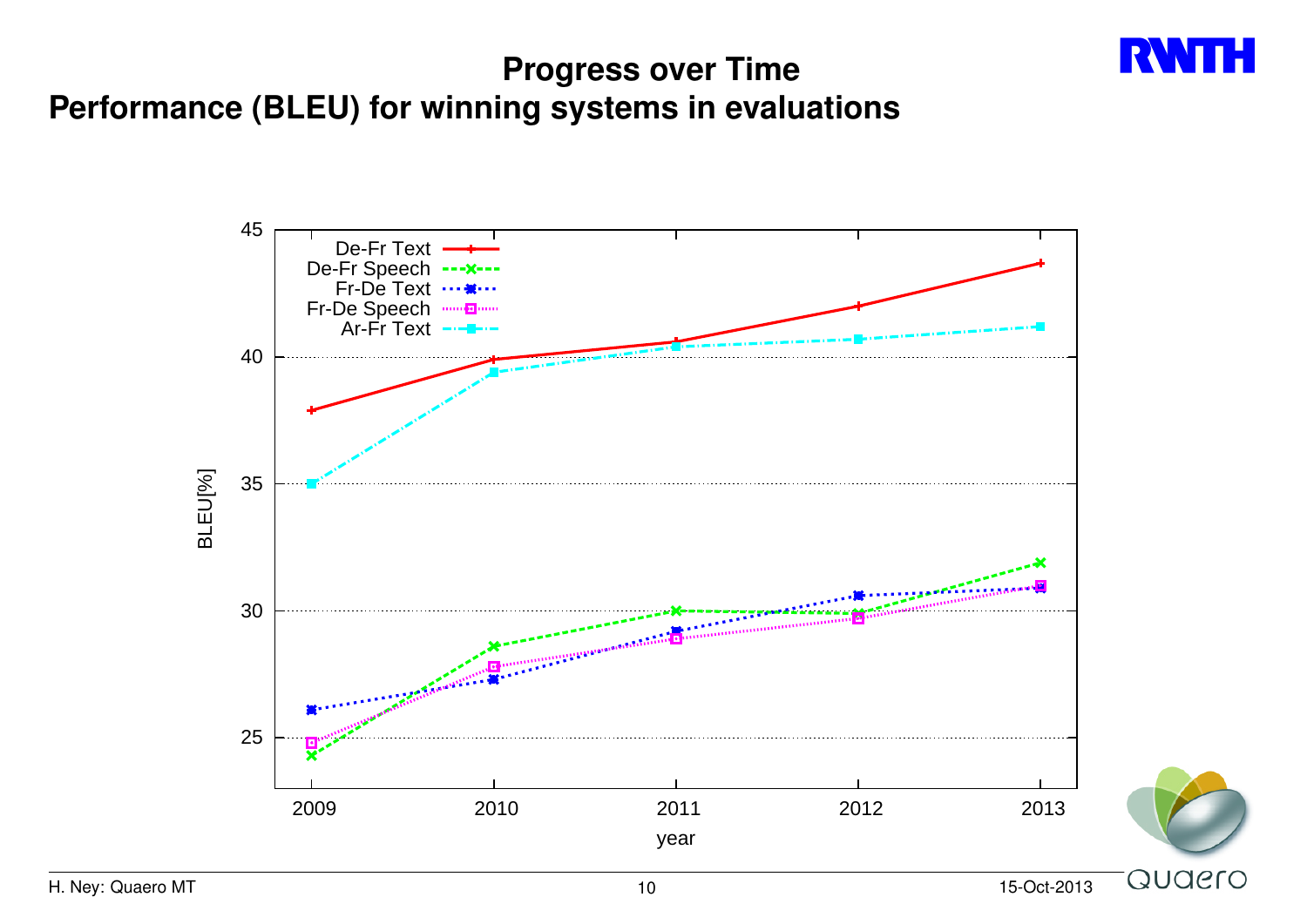

**INPUT: Aber wird das reichen, um all das auszugleichen, was derzeit in den größeren Volkswirtschaften passiert? 2009: Mais, pour compenser tout ce que les plus grandes économies? 2013: Mais cela suffira à compenser tout ce qui se passe actuellement dans les grandes économies?**

**INPUT: In wenigen Jahren wird die große Mehrheit der Weltbevölkerung Zugang zu drahtlosem Breitbandinternet haben.**

**2009: En quelques années, la grande majorité de la population mondiale, l'accès drahtlosem internet à large bande.**

**2013: Dans quelques années , la grande majorité de la population mondiale aura accès à internet à haut débit sans fil.**

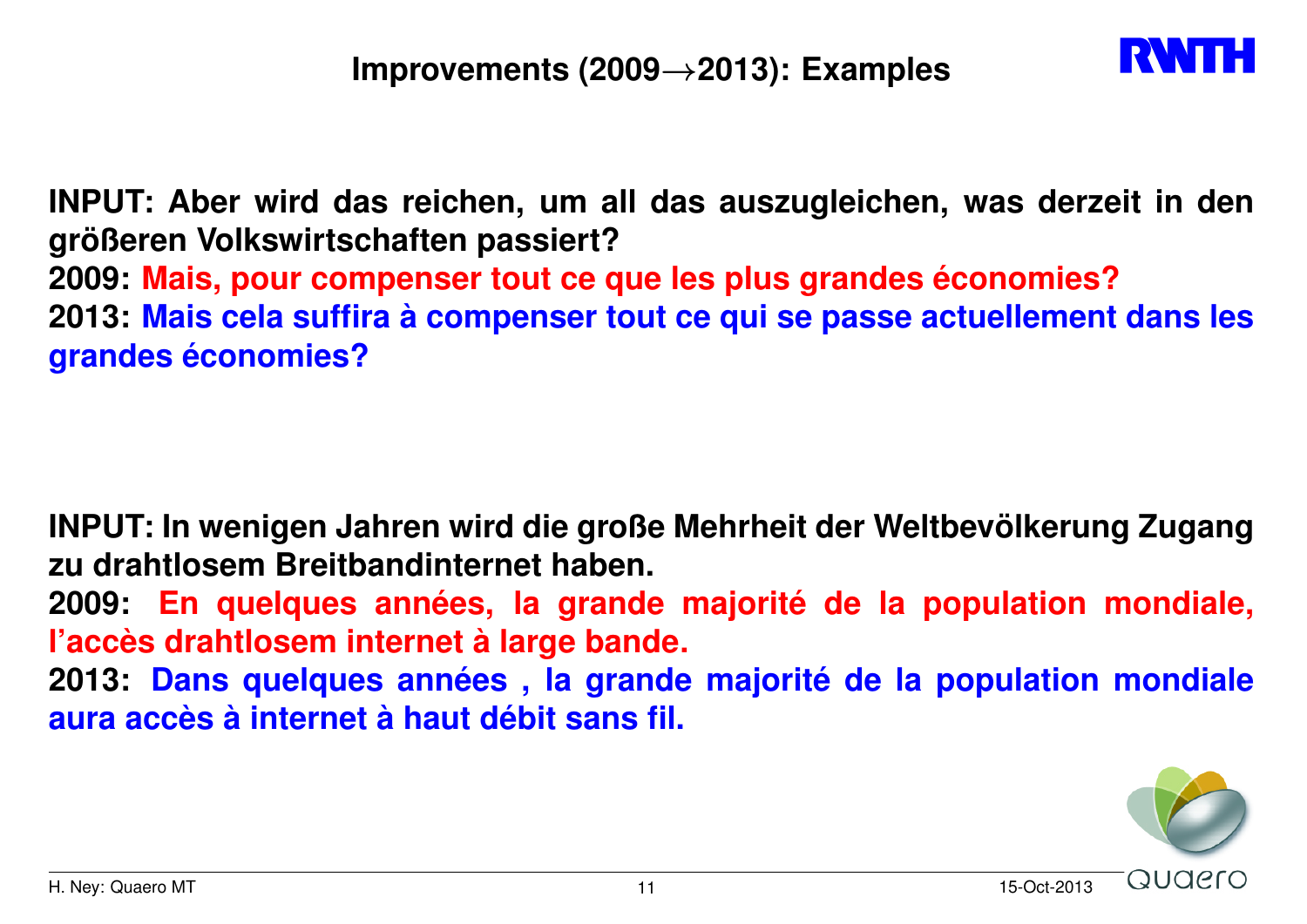

**INPUT: Die Globalisierung könnte auch die legale Steuerumgehung erleichtern. 2009: La mondialisation pourrait également la légalité. 2013: La mondialisation pourrait également faciliter l'évasion fiscale légale .**

**INPUT: Als katholische Sozialdoktrin bis ins späte zwanzigste Jahrhundert prägt der Korporatismus immer noch Verfassungen, Gesetze und Einstellungen auf der ganzen Welt.**

**2009: Comme la doctrine sociale catholique jusqu'au tardive vingtième siècle marque le corporatisme toujours constitutions, des lois et des attitudes dans le monde entier.**

**2013: En tant que doctrine sociale catholique jusqu'à la fin du xxe siècle, le corporatisme imprègne encore les constitutions, des lois et des attitudes dans le monde entier.**

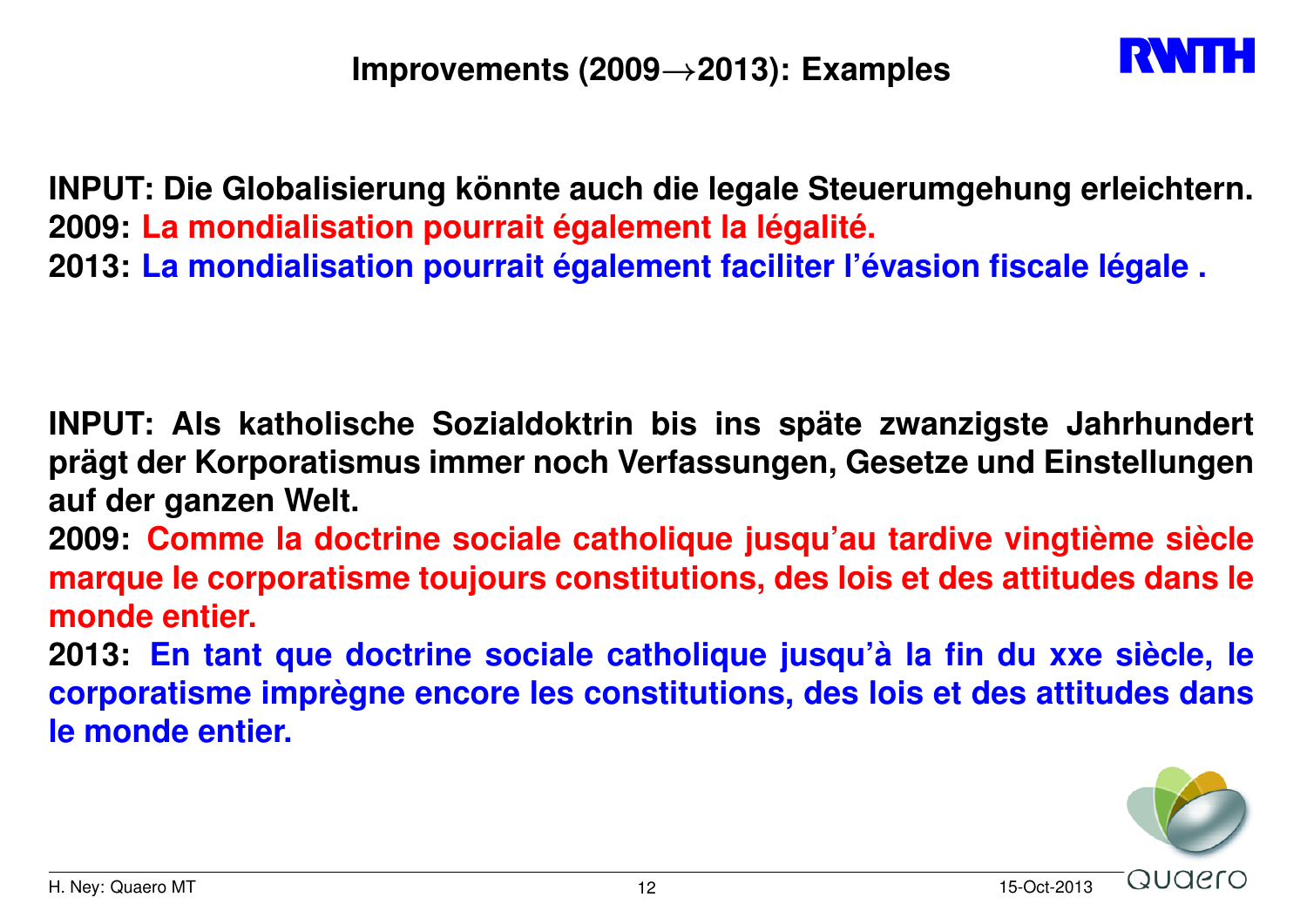

- *•* **significant technical progress**
- *•* **many text MT systems for various domains: news, Europarl, patents**
- *•* **many speech MT systems for various domains: broadcast news, parliamentary speeches, lectures**
- *•* **many languages:**
	- **fully fledged systems: Fr, Ge, En, Sp, ..., Ar, Ch, Ja**
	- **baseline systems for all 22 EU languages**